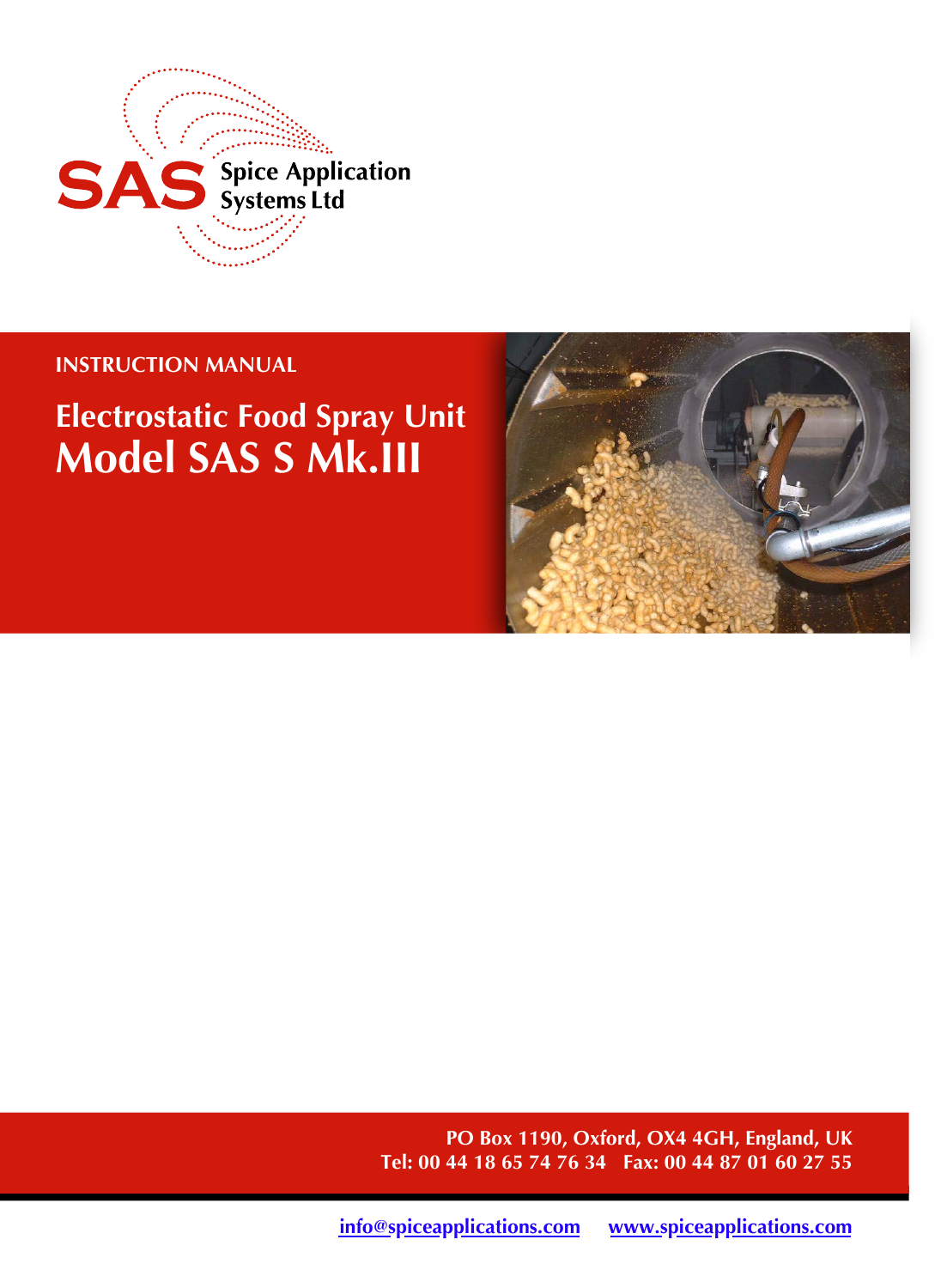## **INDEX**

| <b>INDEX</b>             |  |
|--------------------------|--|
| <b>INTRODUCTION</b>      |  |
|                          |  |
| <b>WARNINGS</b>          |  |
| <b>SAFETY GUIDELINES</b> |  |
|                          |  |
|                          |  |
|                          |  |
|                          |  |
|                          |  |
|                          |  |
|                          |  |
|                          |  |
|                          |  |
|                          |  |
| <b>INSTALLATION</b>      |  |
| <b>ATOMIZATION</b>       |  |
|                          |  |
| <b>START UP</b>          |  |
|                          |  |
| <b>CLEANING</b>          |  |
|                          |  |
| <b>SERVICING</b>         |  |
| <b>SHUTTING DOWN</b>     |  |
| <b>DAILY CARE</b>        |  |
| <b>TROUBLE SHOOTING</b>  |  |
| <b>AIR KNIFE PARTS</b>   |  |
|                          |  |
|                          |  |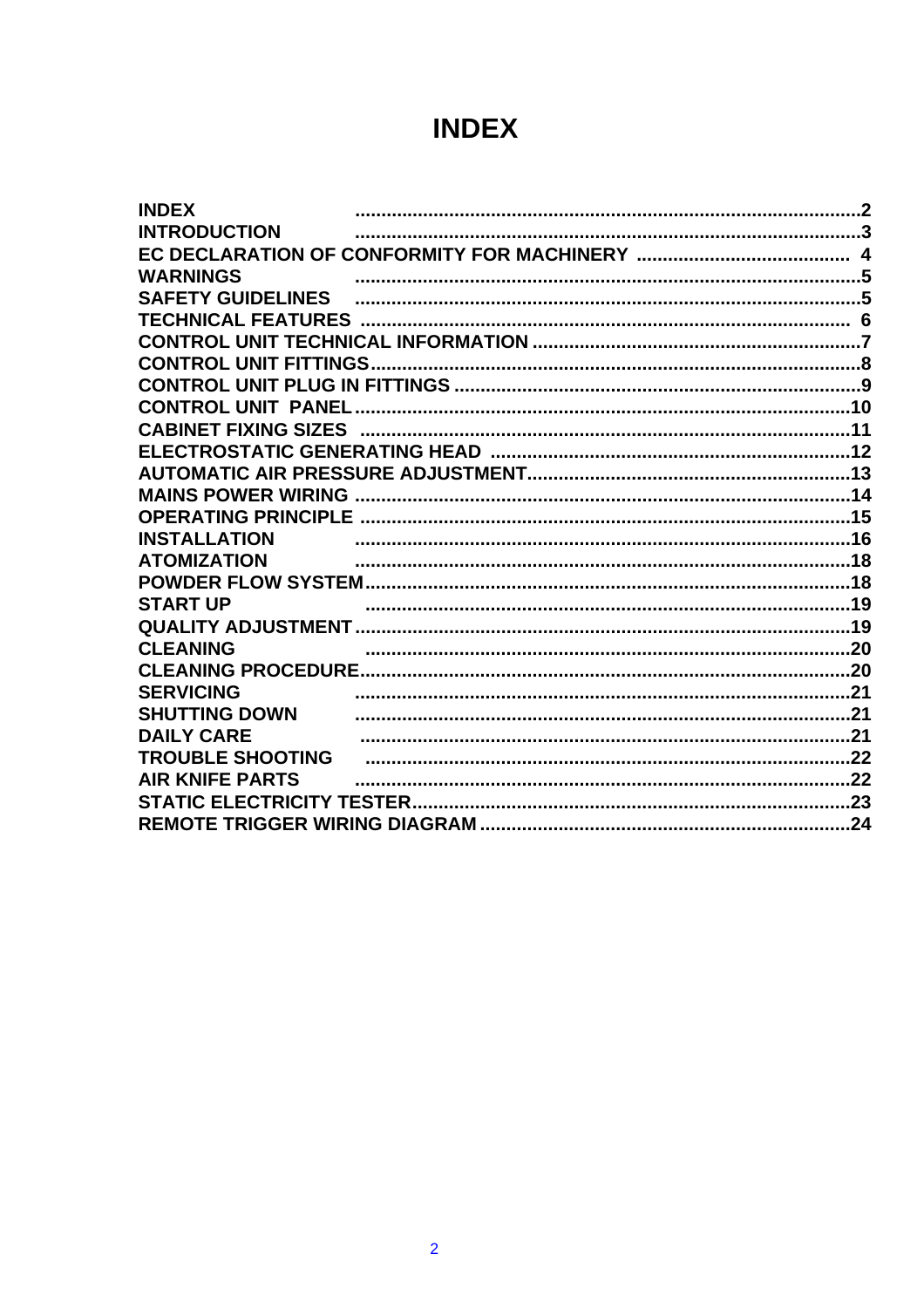## **Dear Customer. Thank you for buying a new ELECTROSTATIC FOOD SPRAY UNIT model SAS/ SLURRY Mk. III every care has been taken, from design to manufacture, to ensure that this product gives you complete satisfaction.**

Electrostatics is an environmentally responsible way to atomize powder/oil, because it significantly increases quality and production, equally decreases powder/oil costs.

## **How does it work?**

The aim is to eliminate wasteful over spray and put as much coating material on the target as possible. This Is achieved by negatively charging atomized powder/oil particles so that they are attracted to the grounded work piece, opposites attract.

A charging electrode is located at the tip of the electrostatic spray head or atomizer. The powder/oil is atomized as it moves past the electrode, its particles become ionized - negatively charged. An electrostatic field is created between the charging electrode and the grounded work piece, the spray is concentrated within it.

Further atomization is achieved as charged particles form a fine cloud. Due to the electrostatic attraction, spray that would normally be lost, ends up on the back and sides of the work piece to produce a "wrap-around " effect.

#### **When to use electrostatics!**

When you want to achieve maximum transfer efficiency and minimize coating waste and dusting/misting emissions, while achieving maximum application wrap around effect, high production and high flow rates.

## **The advantages!**

Increased transfer efficiency and reduced over spray, which results in significant cost savings and reduced dusting/misting emissions. We build our system with safety in mind. With flexible, lightweight low voltage cable going to the generating spray head.

## **State-of-the-art technology!**

With our new modular design, Spice Application Systems has been the leader in the electrostatics food industry for many years. With proven components and circuitry built to IP 65, it is a combination that will be hard to beat.

The new Control Unit has the added benefit of putting total control at your fingertips. With it's unique design, it provides the ability to monitor current flow and control the pneumatics, in addition to providing the controls to operate your electrostatic spray heads.

## **To obtain the best performance and reliability from this equipment it is strongly recommended to read the instruction manual thoroughly before**

## **attempting to use the equipment.**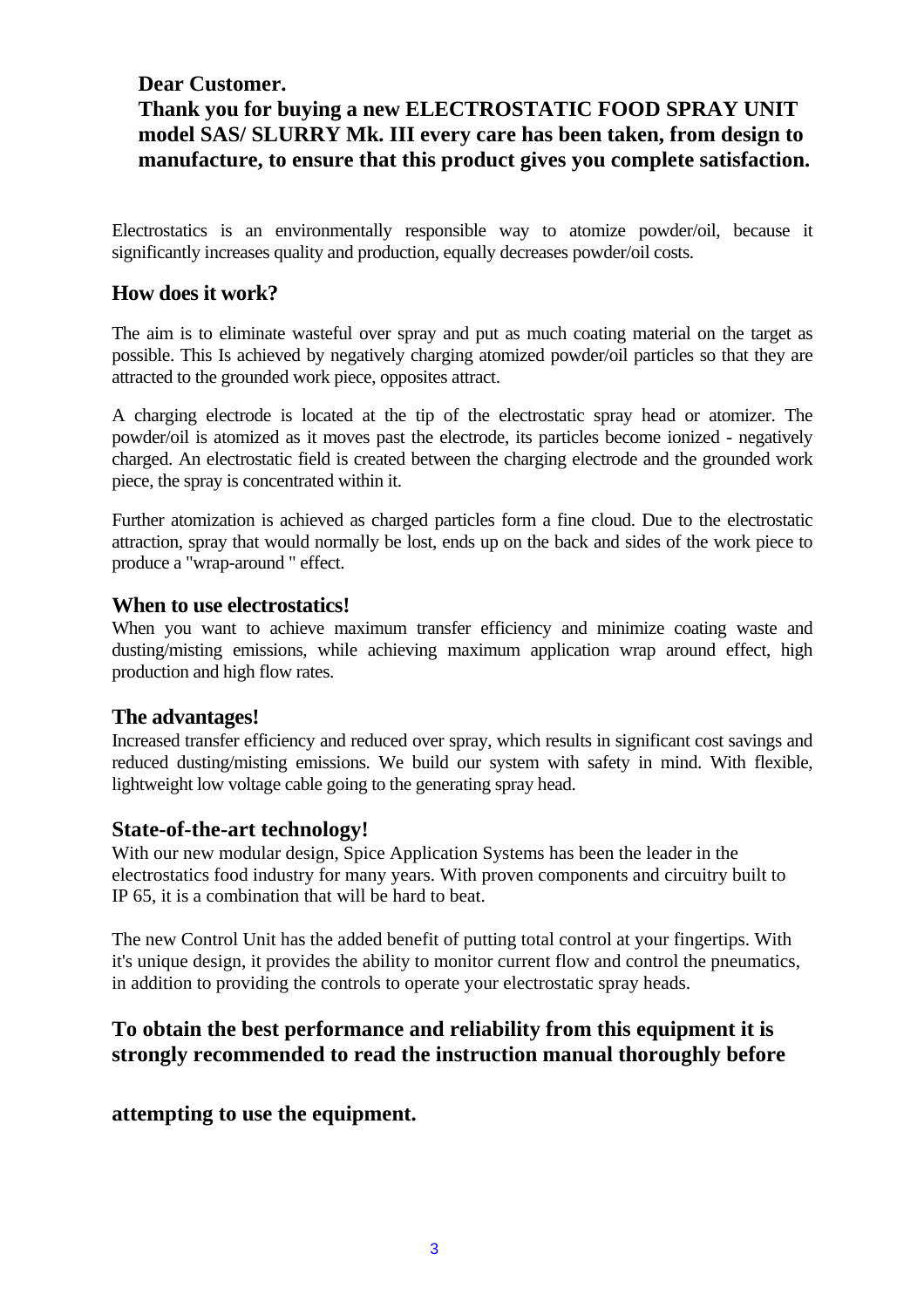#### **EC DECLARATION OF CONFORMITY FOR MACHINERY**

The manufacturer : Spice Application Systems Ltd., PO Box 1190, Oxford, OX4 4GH, England, UK. Tel: 00 44 1865 747634 Fax: 00 44 12 35 81 84 43

Herewith declares that "the Electrostatic Food Spray Unit"**,** is in conformity with the provisions of :

- RL94/9/EC The approximation of the laws of the Member States relating to apparatus and safety systems for their intended use in potentially explosive atmospheres
- EN 292-1 Machine safety
- EN 292-2 Machine safety
- EN 50 014 to EN 50 020, identical: DIN VDE 0170/0171 Electrical equipment for locations where there is danger of explosion
- EN 50 177 Stationary electrostatic spraying equipment for flammable coating powder
- EN 60 204 IP-Type protection: contact, foreign bodies and water protection for electrical equipment
- EC Machinery Directive 89/392/EEC Annex II, sub A
- EC Low Voltage Directive 73/23/EEC
- EC Directive of Electromagnetic Compatibility 89/336/E
- EN 50081-1
- EN 50082-1

EC Equipment Using Flammable Materials 89/336/EEC

- EN50 050:1986 Electrical apparatus for potentially explosive atmospheres
	- Electrostatic hand-held spraying equipment
	- EN50 053:Part 2:1989 EN 50 053, part 2 Requirements for the selection, installation and use of electrostatic spraying equipment for flammable materials- Hand-held electrostatic powder spray guns

All as amended, and with national implementing legislation.

Established in Oxford, on October 1st 1999

Peter King Managing Director

## **Warning**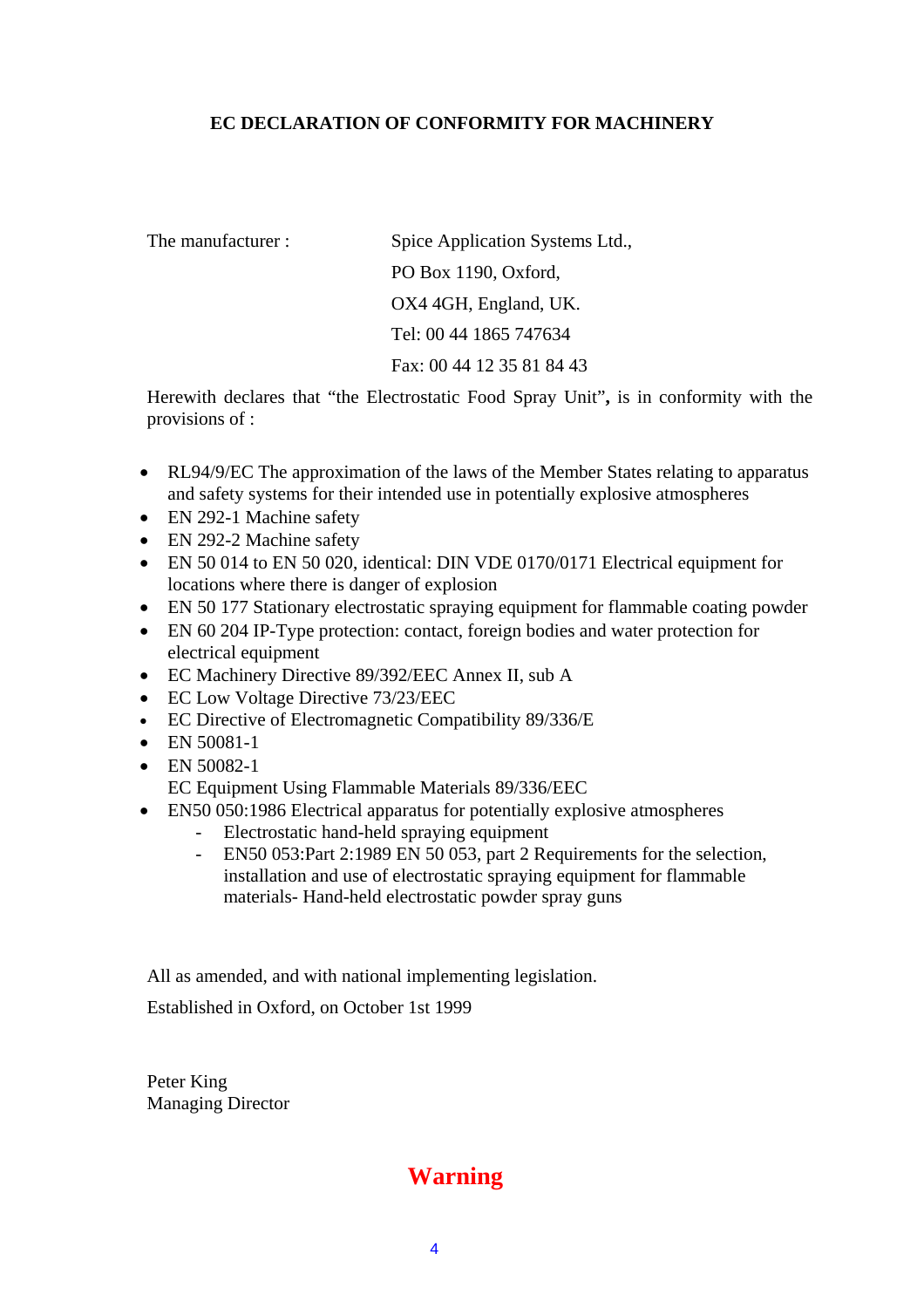**All controls within the Control Box have been adjusted for optimum performance and safety during manufacturing.** 

**The Electrostatic Generating heads and control box is sealed for IP 65.** 

**Re-adjustments, alterations or substitutions of any component may result in a hazardous operating condition a failure and possible damage to the equipment as well as over–riding the built in safety features.** 

**Any unauthorised modification will invalidate the warranty and could endanger the work force.** 

**Under no circumstances are any alterations allowed to the electrostatic equipment without specific written instructions and consent from Spice Application Systems Ltd.,** 

## **SAFETY GUIDELINES**

- The person in charge of the Manufacturing work area should ensure that personnel are properly trained in the use of this equipment. The safety rules which follow should be fully understood and applied at all times.
- Never point the spray unit at any person or animal.
- ! Spraying certain products can be dangerous, depending on what is being sprayed so full protection for operators in the form of instructions supplied with that product must be adhered to at all times.
- ! The normal safety rules and precautions for powder atomisation must be observed.
- $\triangleright$  For more information, consult the local safety rules. In addition, the following precautions must be observed.
- **T WARNING** ! Failure to observe one of the following rules may affect the operation of the equipment and create unsafe conditions.

**ALL personnel who are associated with the coating operation should read and fully understand this manual. It is especially important that the operators of the electrostatic equipment and their supervisory personnel understand the requirements for safe and proper usage of the electrostatic process.**

## **TECHNICAL FEATURES**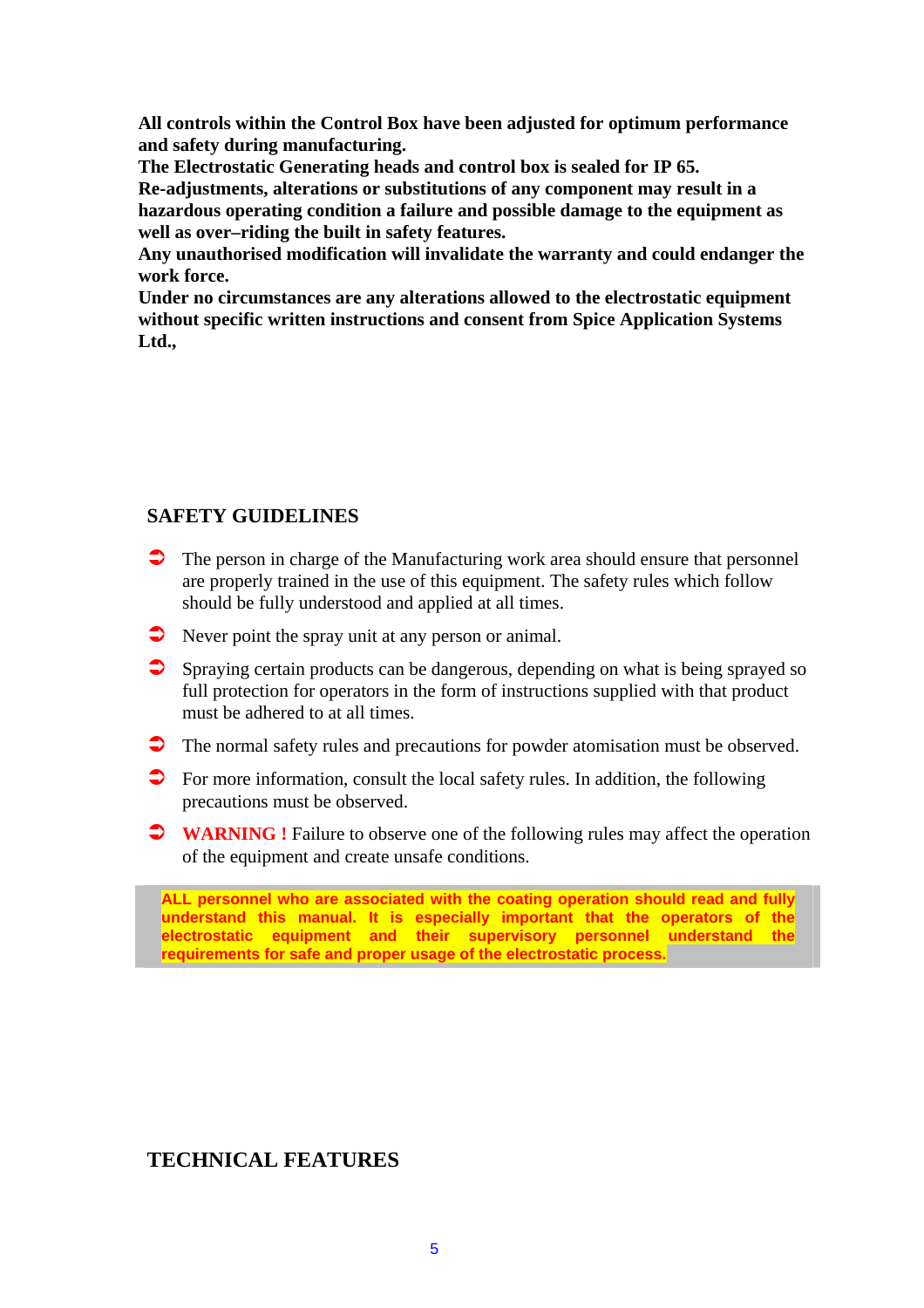The SAS/SLURRY/ MK III spray unit uses the principal of atomising the spice as it is pumped through the spray nozzle. The slurry becomes atomised and passes through an electrostatic field, it is then able to obtain the ultimate wrap-around effect, onto a grounded product

An electronic safety device, incorporated into the SAS power supply unit, automatically detects the presence of a grounded object in the vicinity of the spray head. Once this ground approaches within 10 cm / 4" this device reduces the voltage.

#### **Pressure/Connections:**

| Control air out | polyamide hose $\varnothing$ 6 x 8mm  |
|-----------------|---------------------------------------|
|                 | polyamide hose $\varnothing$ 8 x 10mm |

**The pneumatic system to provide clean, dry, oil free food quality compressed air a maximum pressure of 2 bar / 29 psi** 

| <b>Electrical features:</b> |                                                               | IonizationNegative charge on the electrode.                                            |           |
|-----------------------------|---------------------------------------------------------------|----------------------------------------------------------------------------------------|-----------|
| Weight:                     | Total weight of electrostatic generating head: 0.9kg / 1.98lb |                                                                                        |           |
|                             |                                                               | <b>Stainless Steel Control Box:</b> Food Quality 316/304 Total weight: 6.8kg / 14.96lb |           |
| <b>Plastics:</b>            | Polypropylene Co Polymer-Nat                                  |                                                                                        |           |
|                             | Acetal Co Polymer-White                                       |                                                                                        |           |
| <b>Cable:</b>               | <b>PVC</b>                                                    | <b>Black</b>                                                                           | 110/240v. |
|                             | <b>PVC</b>                                                    | Gray                                                                                   | $3-13.5v$ |

## **ELECTRICAL - CONTROL UNIT**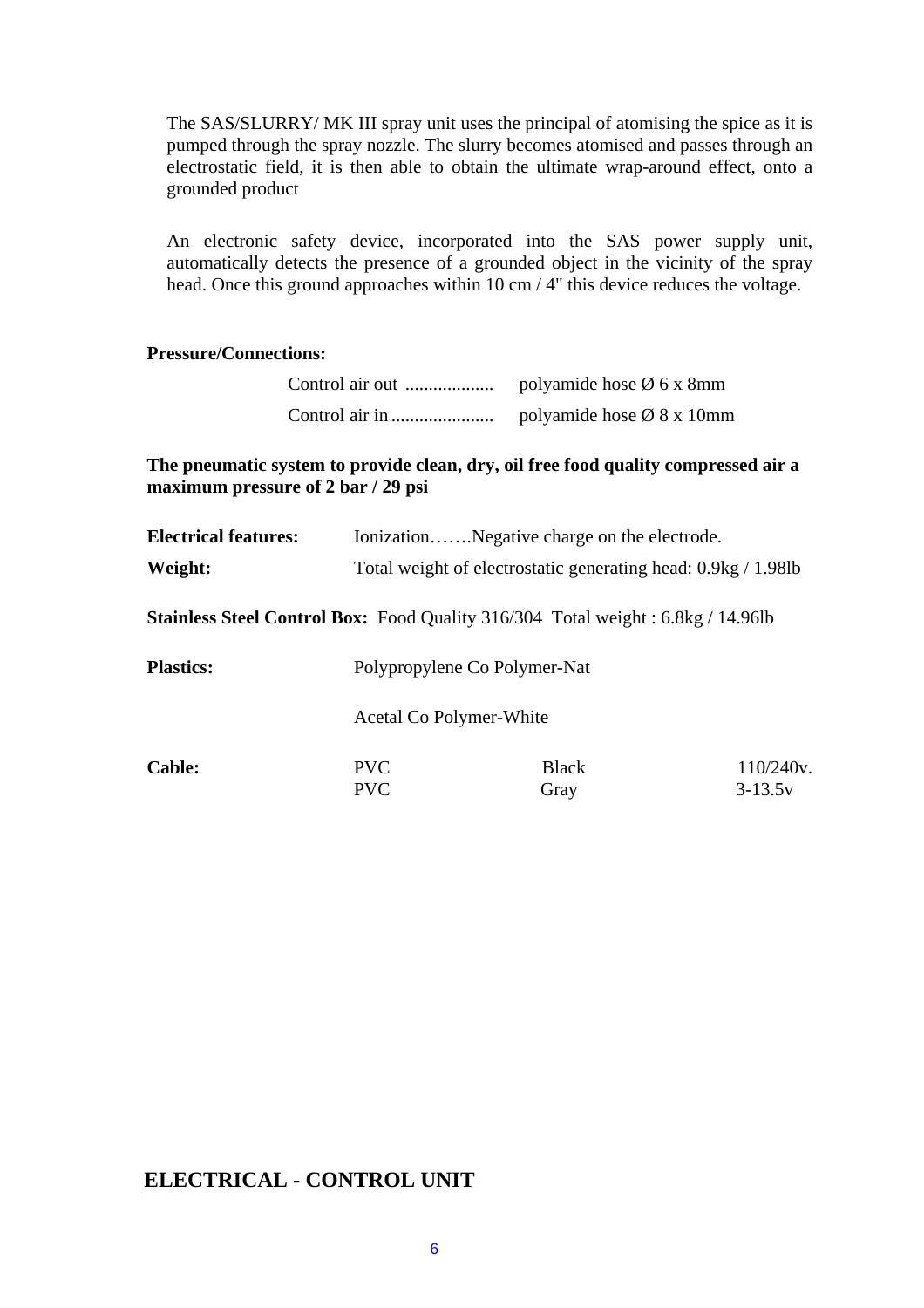| - Single Phase 3 Wire (Live-Neutral-Earth)                |
|-----------------------------------------------------------|
| $-90 - 264V$ a.c.                                         |
| $-47 - 64$ Hz                                             |
| - 40 VA                                                   |
| - 0.6 A Miniature Circuit Breakers – Live $\&$<br>Neutral |
| - 1 or 2 Applicators                                      |
| $-3.5 - 13V$ d.c.                                         |
| $-400mA$ Max                                              |
| $-$ IP 65                                                 |
| $-10^{\circ}C/+60^{\circ}C$                               |
|                                                           |

## **ELECTROSTATIC GENERATING HEAD**

| <b>Supply Voltage</b>         | $-3.5 - 13V$ dc             |
|-------------------------------|-----------------------------|
| <b>Supply Current</b>         | - 400mA Max                 |
| <b>Output Voltage</b>         | $-20-85kV$                  |
| <b>Output Current</b>         | - 50uA Max                  |
| <b>Protection Category</b>    | $-1P_{65}$                  |
| <b>Operating Temperatures</b> | $-10^{\circ}C/+80^{\circ}C$ |

## **PNEUMATIC – CONTROL UNIT**

| Compressed Air Supply       | - 8 Bar (114psi) Max / 5 Bar (75 psi) Min |
|-----------------------------|-------------------------------------------|
| Compressed Air Consumption  | $-10m3/hr$ (6 c.f.m) per Applicator       |
| Max Water Vapour Content    | $-1.3$ g/m <sup>3</sup>                   |
| Max Oil Vapour Content      | $-0.1$ p.p.m.                             |
| <b>Regulated Air Output</b> | $-0-4$ Bar                                |
|                             |                                           |

## **Control Unit Fittings**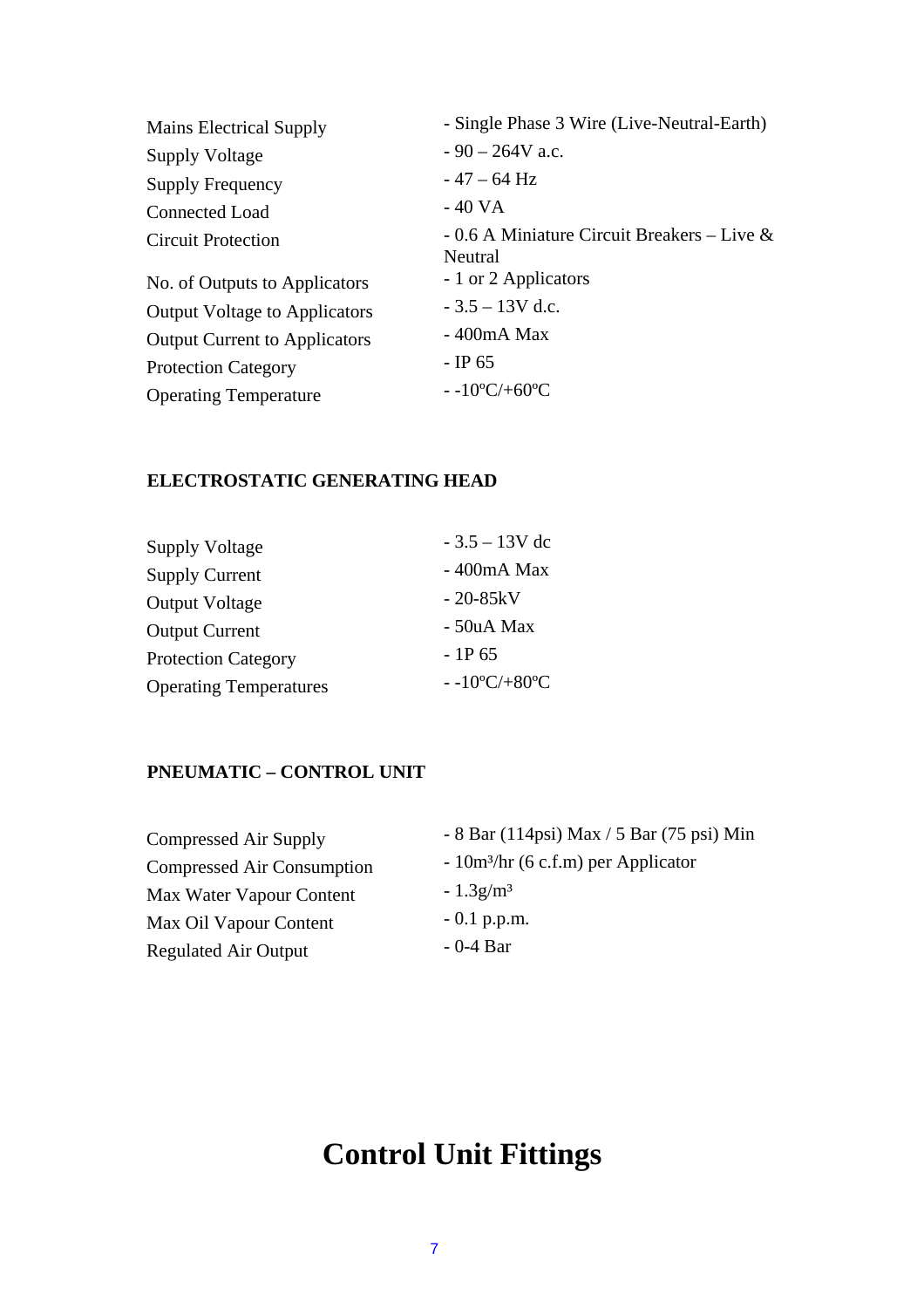

**CU1001 Remote trigger cabinet plug 6 pin Female (IP65) CU1002 Electrostatic generating head cabinet plug 4 pin Female (IP65)** 

**CU1003 Circuit Breaker (IP65)** 

**CU1004 Mains electric input cabinet plug 4 pin Male (IP65)** 

**CU1005 Pneumatic Air output quick release 8mm (IP65)** 

**CU1006 Terminal, Earth Post (IP65)** 

**CU1007 Mains electric master on/off switch (IP65)** 

**CU1008 Pneumatic Air input quick release 10mm (IP65)**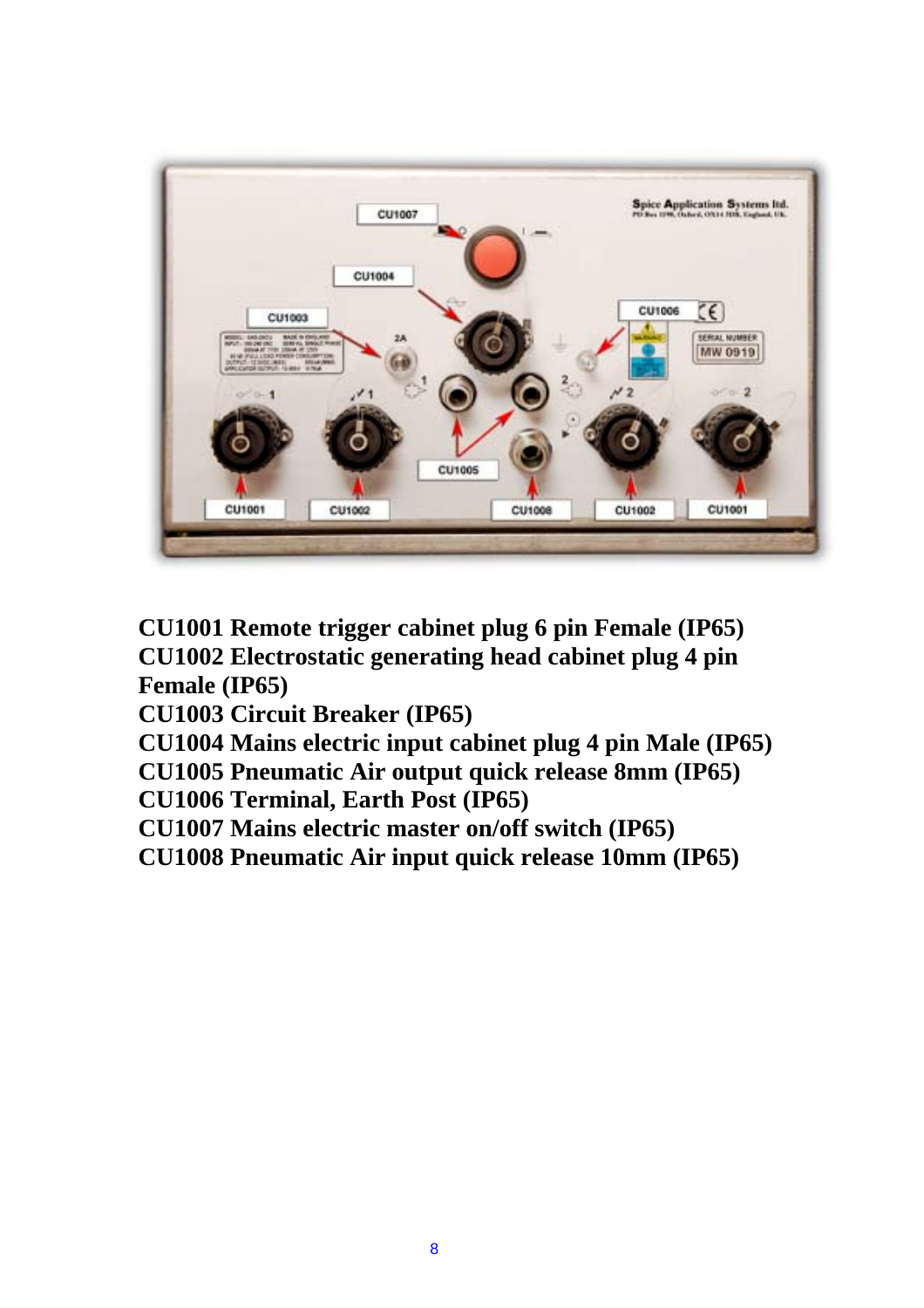## **Control Unit Plug in Fittings**



**CUP1001 Remote Trigger plug 6 pin Male (IP65) CUP1002 Electrostatic generating head plug 4 pin Male (IP65) CUP1004 Mains electric input plug 4 pin Female (IP65)**

## **Control Unit Front Panel**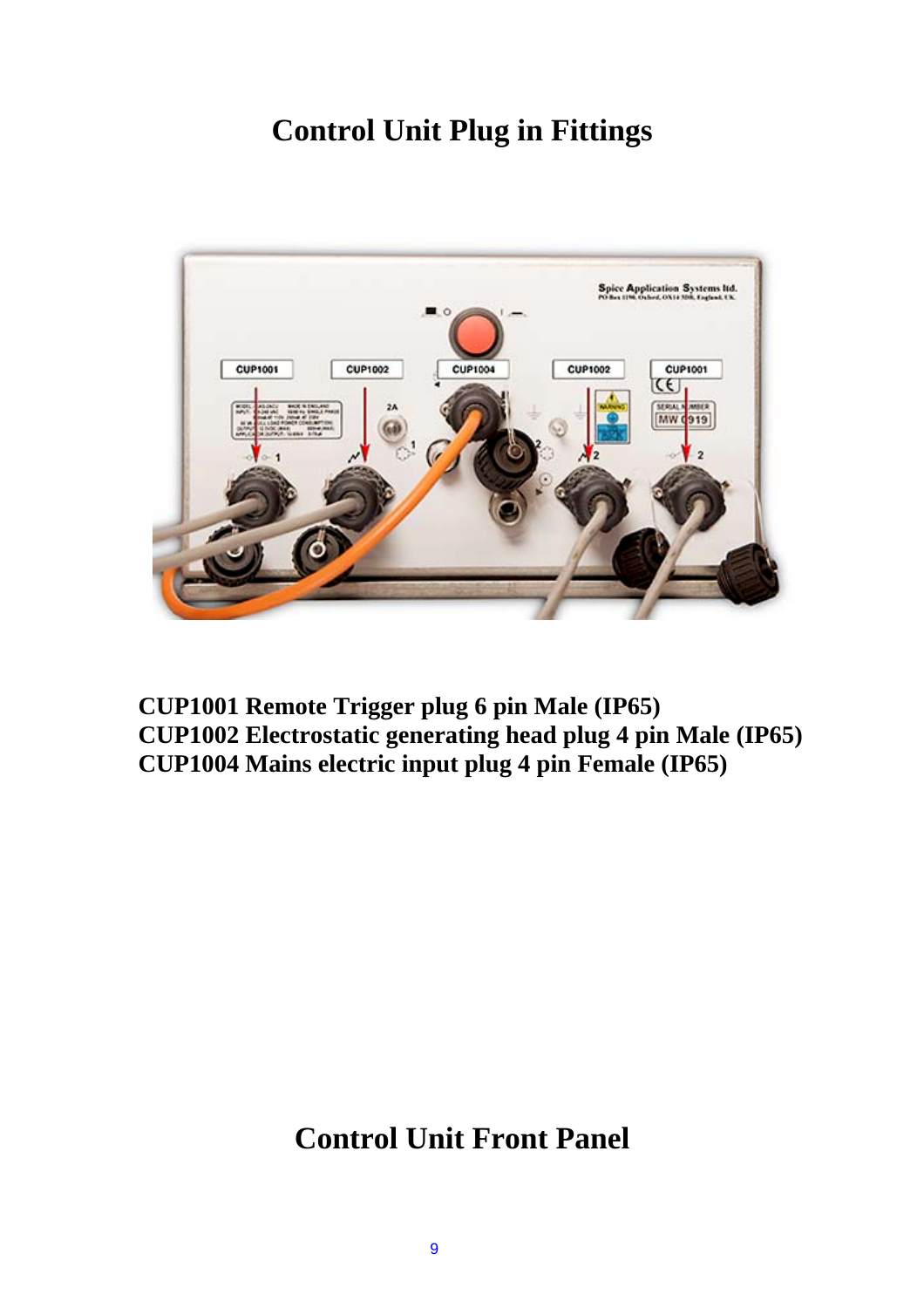

- **1= 0-2bar Pressure gauge**
- **2= Pressure regulator adjustment + (rise in air pressure)**
- **3= Pressure regulator adjustment (fall in air pressure)**
- **4= Pre Selection program numbers up +**
- **S= Lock selection button**
- **5= Pre Selection program numbers**
- **6= Local on/off switch**
- **7= Remote trigger on/off switch**
- **8= Program information numbers**
- **9= Ampage dial (orange)**
- **10= Voltage dial (green)**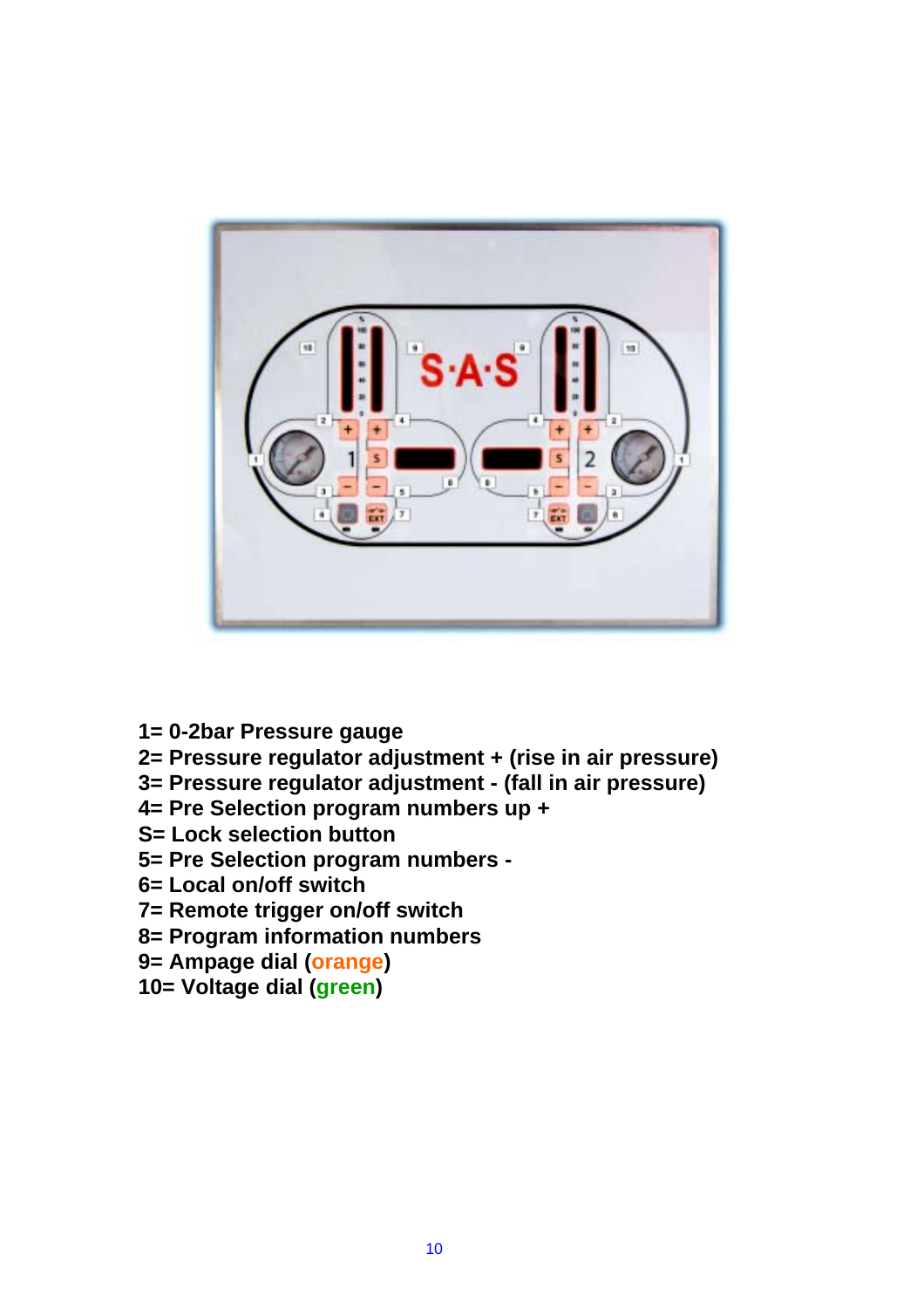# **Cabinet Fixing Sizes**



# **Electrostatic Generating Head**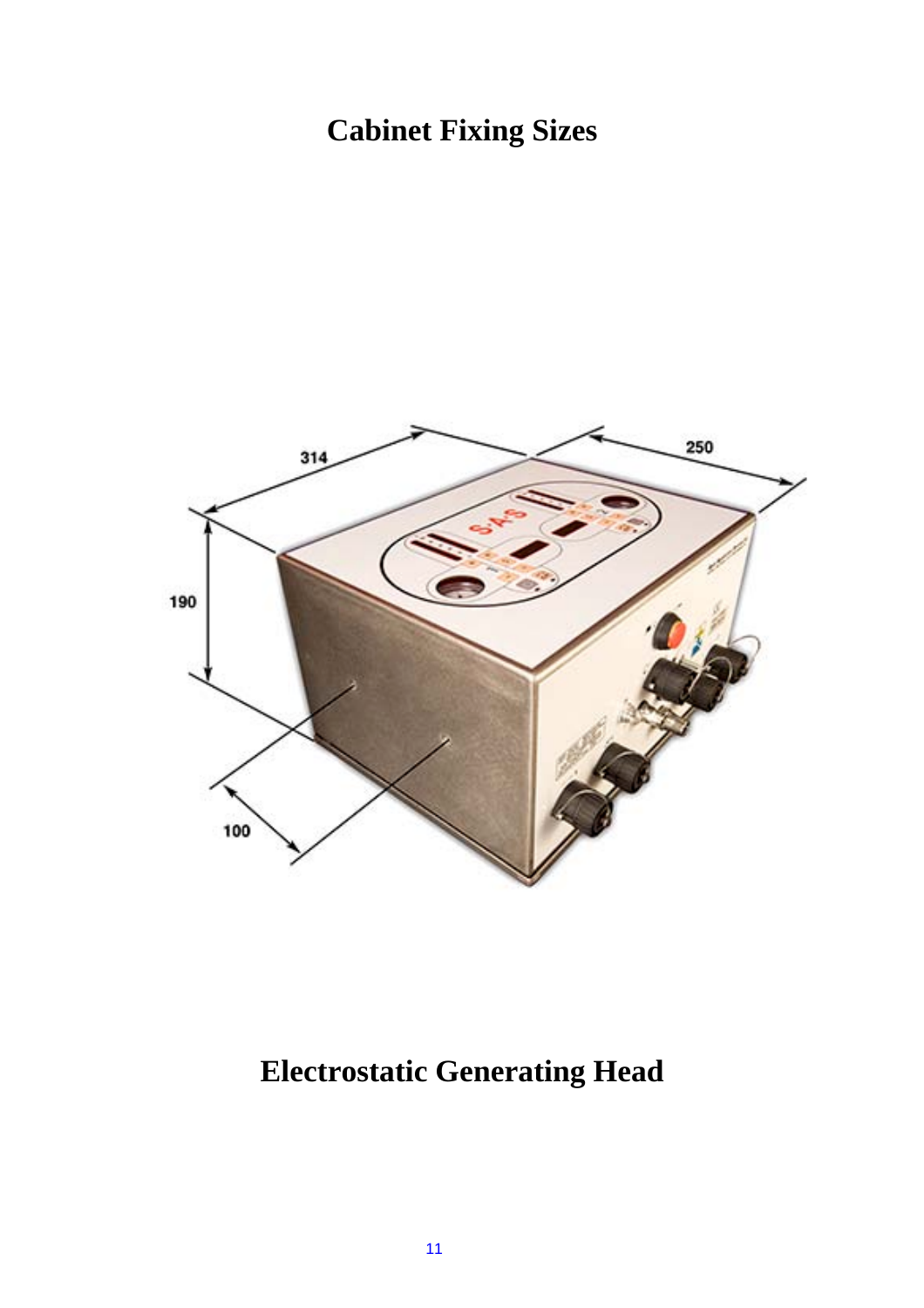

- **1= GH3001 Generating head MK3 complete**
- **2= GH3002 Cascade MK3**
- **3= GH3003 Oscillator board MK3**
- **4= GH3004 Cable MK3**
- **5= CUP1002 Electrostatic generating head plug 4 pin Male (IP65)**
- **6= GH3006 Cable Gland**
- **7= GH3007 Extension electrode (State length required 1-5mtrs)**

## **Slurry air pressure control**

The unit can hold in memory 100 different air pressure settings, this is so you can easily change the pressure for different powders.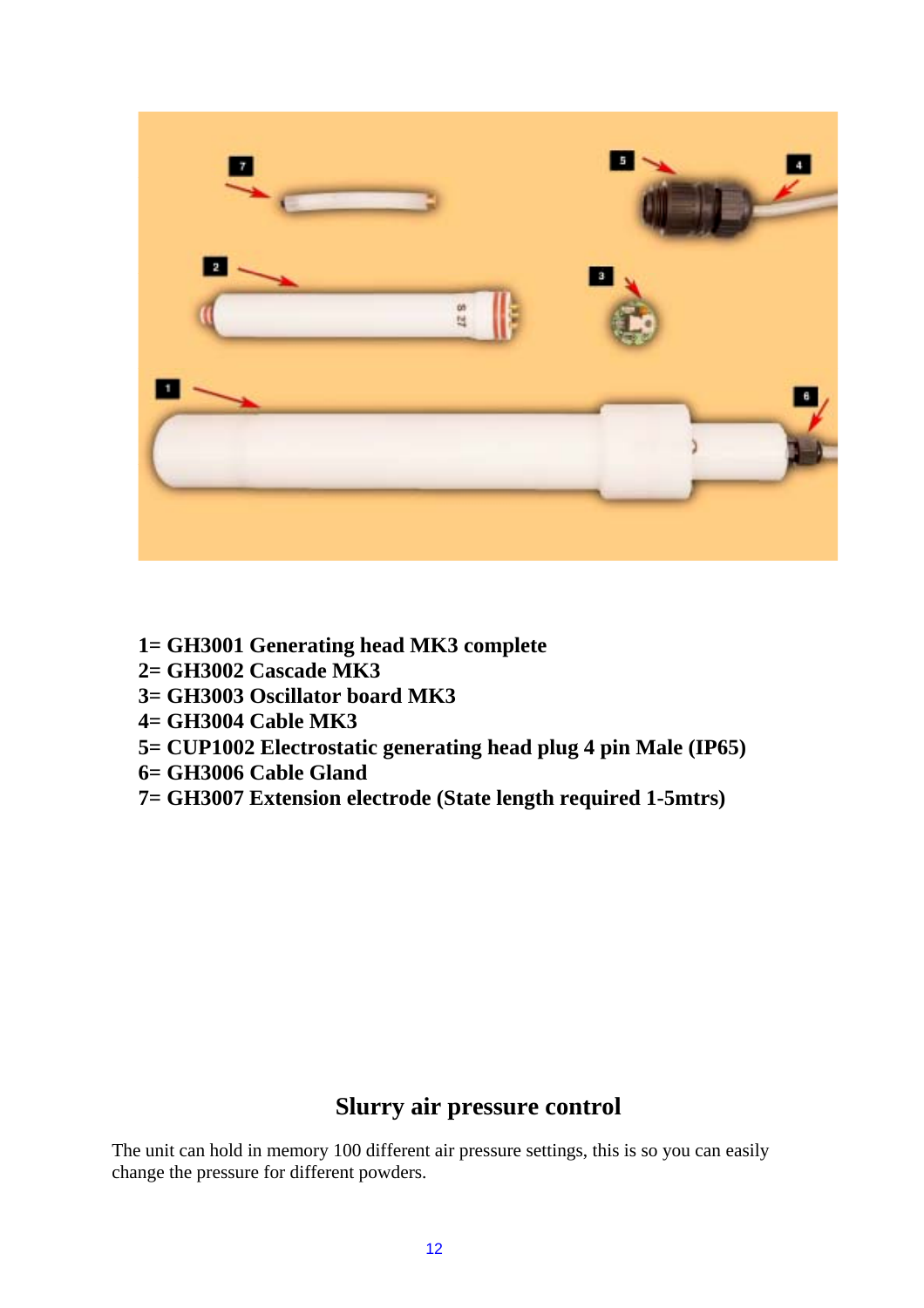The slurry pressure needs to be stored in the memory by a competent person who will be working with the unit.

The operator will only need to press one button when changing to another type of spice

## **Automatic Changing of Air Pressure**

**Turn on unit using local on/off switch Button No. 6** 

**Adjust air pressure press button 2 to give more air & 3 for less air** 

**To set the required pressure press button S once** 

**Choose the program number Button 4 to go up & 5 to come down**

**To set the program press button S** 

**To now use the programmed system use button 4 & 5 to go up and down the scale** 

#### **IMPORTANT**

When fitting a plug to the mains lead it is essential that it contains an earthing/grounding contact and that this is connected. Under no circumstances should this equipment be connected to a mains supply which does not include an earthing/grounding wire and contacts. e.g.. 2 –Wire extension leads as used for some domestic equipment **MUST NOT BE USED.**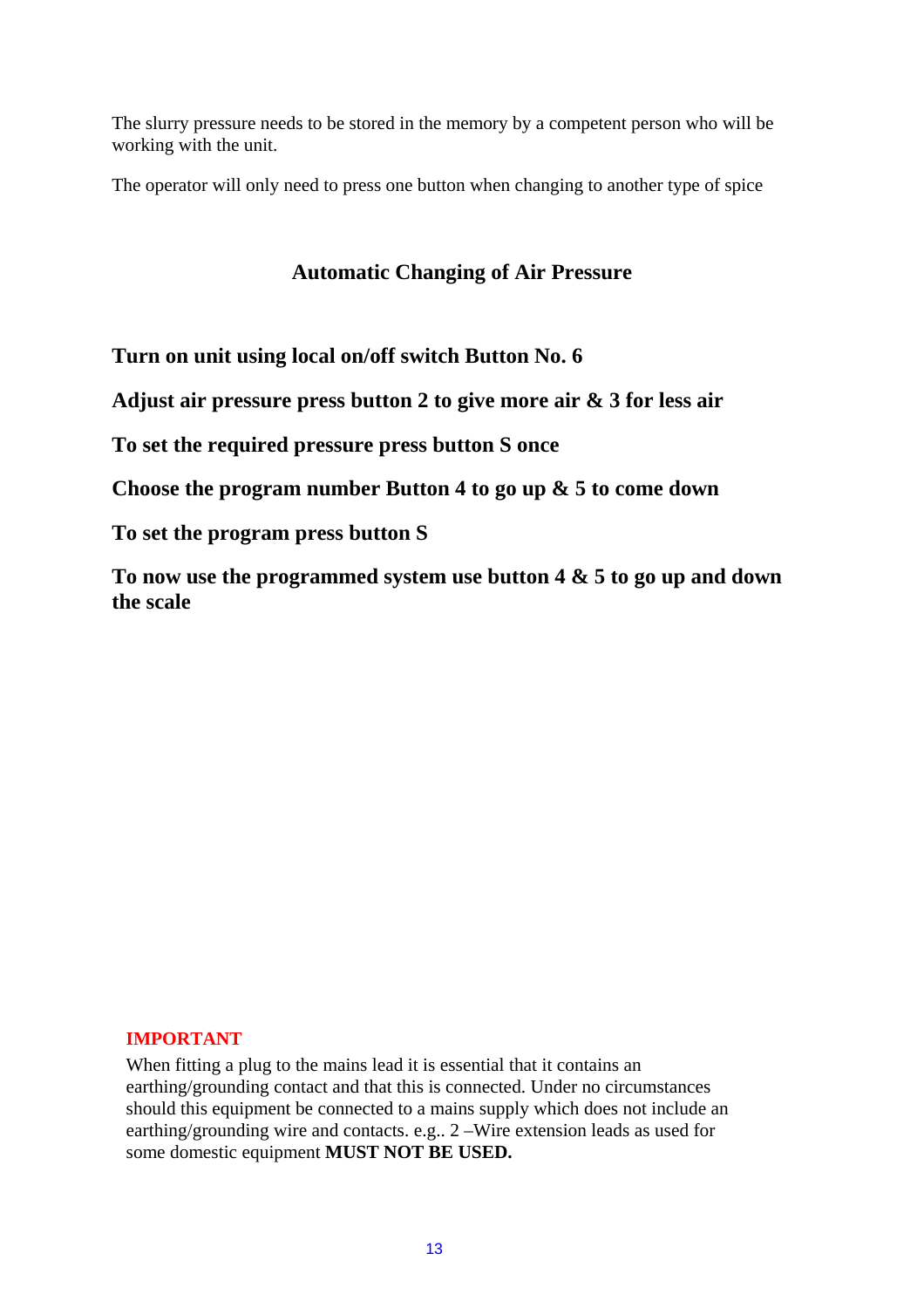*NOTE:-* The cable colour coding used for the Control Unit and its supplied mains cable is as follows:-

| Pole           |   | <b>US/JAPAN</b> | U.K.         |
|----------------|---|-----------------|--------------|
| Live           | L | <b>Black</b>    | <b>Brown</b> |
| Neutral        | N | White           | Blue         |
| Earth / Ground | F | Green           | Green/Yellow |

#### *For U.K. Equipment:*

The wire which is coloured *GREEN and YELLOW* must be connected to the terminal in the plug which is marked with the letter *E* or by the earth symbol, or coloured green or green and yellow. The wire which is coloured *BLUE* must be connected to the terminal which is marked with the letter *N* or coloured black. The wire which is coloured *BROWN* must be connected to the terminal which is marked with the letter *L* or coloured red.

#### *NOTE:-*

The terminals used in the mains connector on the control panel of the unit are:-

| <b>POLE</b>    | PIN No.          |
|----------------|------------------|
| Live           | Pin 1            |
| Neutral        | Pin <sub>3</sub> |
| Earth / Ground | Pin E            |

The method of disconnection from the mains electrical supply is by removal of the mains lead plug from its respective supply socket.

## **OPERATING PRINCIPLE**

The SAS control power supply transforms the 110/220 Vac into an adjustable voltage which can be set from 3.5 to 13 Vdc.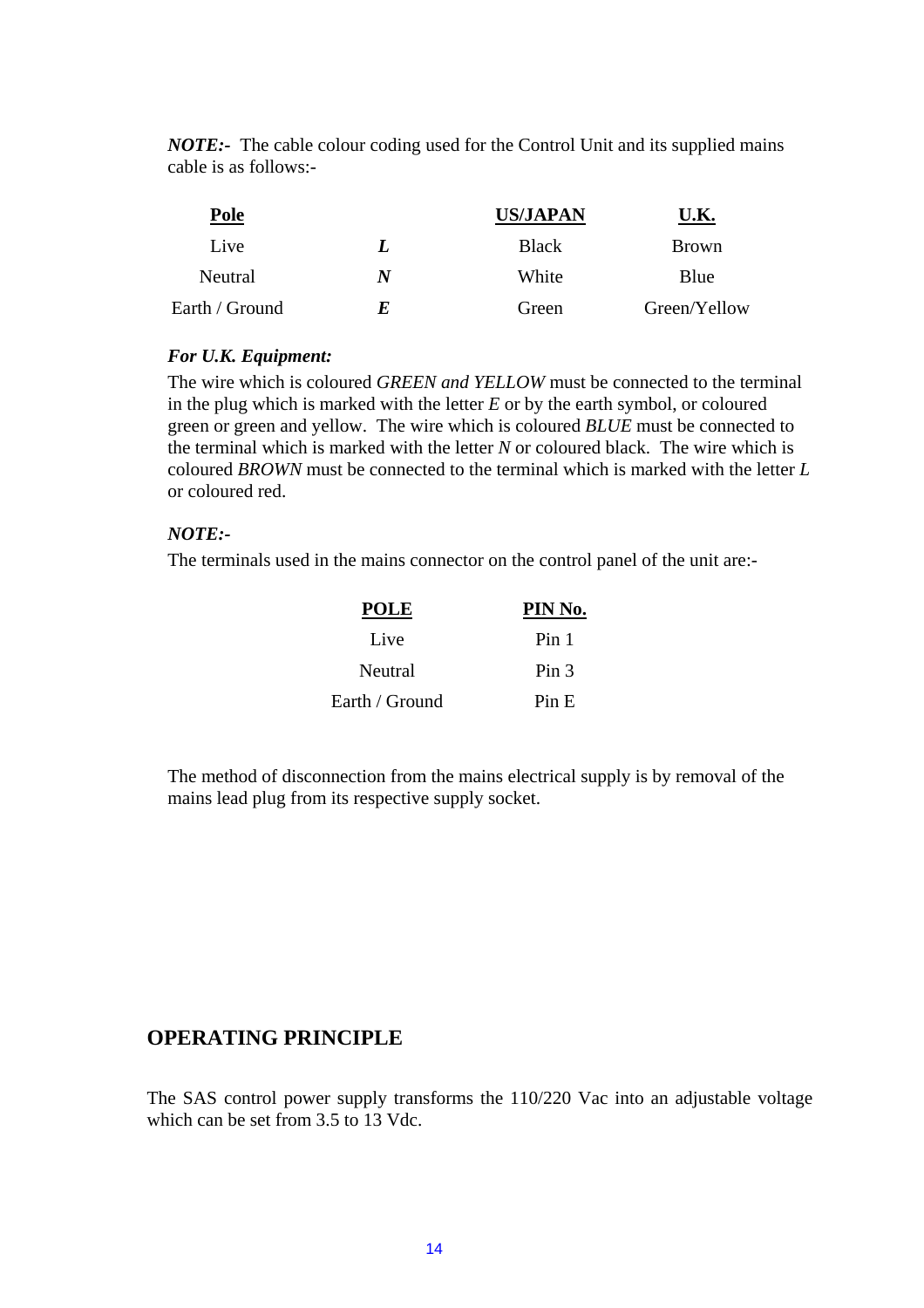The generator at the spray head converts the 3.5 to 13 Vdc into 85 kV negative charge, the material being applied is drawn to the positively grounded product.

### **INSTALLATION**

 For full and perfect performance the drum will require at least 6 horizontal flights and diameter of at least 0.750 mtr.

- 1. The product to be coated must be able to fully tumble and roll in front of the spray pattern. If it does not do so the electostatic effect will not activate properly and will give poor quality finish to the product.
- 2. The appropriate distance between the spray head and the product to be coated to be about 20 - 45 cm  $/ 8$ " - 18" (minimum distance is 15 cm  $/ 6$ "). The electrostatic generating head is delivered with the support bars.
- 3. The product to be coated must be able to fully tumble and roll in front of the spray pattern. If it does not do so the electrostatic effect will not activate properly and will give a poor quality finish to the product.
- 4. Attach the slurry feed hose from the slurry pump to the insert on the spray head, make sure it is pushed in firmly and pull up the locking ring so it is tight (Page 13 Item 5) Attach the spray nozzle to the electrostatic generating head, making sure the nozzle is seated in the groove on the head and tighten up the locking ring (Page 13 Item 1). Anti clockwise for locking, clockwise to un-lock.
- 5. The control unit must be located outside the flavouring drum.
- **6. All metal parts, pumps, containers, conveyors (feeding in and out of the drum) and any other conductive article within 2mtrs/ 6ft - must be grounded.**
- **7. The pump must be attached to earth**
- 8. Keep the spraying area clean. Remove all unnecessary metal components.
- 9. After fixing the the electrostatic generating head in place inside the drum. Fix the cable (CUP1002) with plug attached to the back of the control attachment, to electrical plug maked "1" and lock into place. (Locking mechanism already attached to control) If using a twin head system attach both cables, first to "1" and the second to "2" . (see page 9)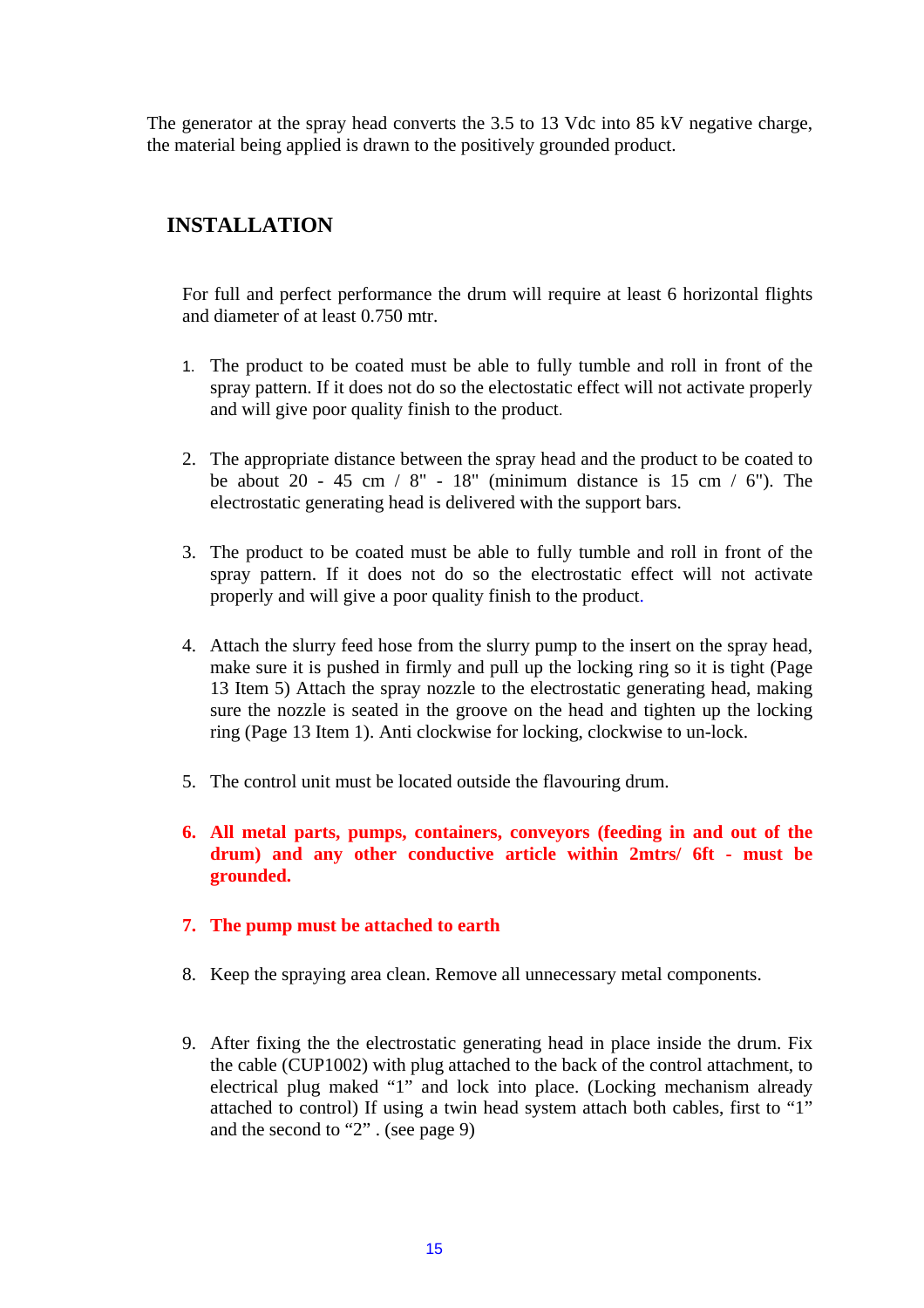- 10. After fixing the electrostatic generating head in place inside the drum. Fix the 8mm air line to the bottom air fittings on the back of the control to fitting "1" Push in firmly. If using a twin head system attach both 8mm air lines, first to bottom air fitting "1" and the second to bottom air fitting "2" (see page 8)The other end of the air lines attached to the air fittings on the air knife under the vibratory tray.
- 11. Plug into rear of control (CU1008) a10mm air line from the main air supply.(The air always has to be clean and dry. Fit a filter if necessary)
- 12. Plug mains electric supply into back of control (CU1004) and lock into position. **When wiring up the mains supply the earth must be wired to the factory mains earthing system.**
- 13. Item CU1001 is for a remote trigger for tuning the unit to switch on and off with an existing production line. If not using, make sure the dust cap is fitted and locked into place.
- 14. Wire the earthing cables from the drum to the earthing point at the rear of the control. (CU1006).
- 15. The drum must be earthed in 2 places. With the earthing contacts rubbing against the wall of the drum. The out going and incoming vibratory conveyors to and from the drum must always be earthed and all metal within 2mtrs of the drum

#### **ATOMIZATION**

1. The part to be coated must be connected to the ground continuously.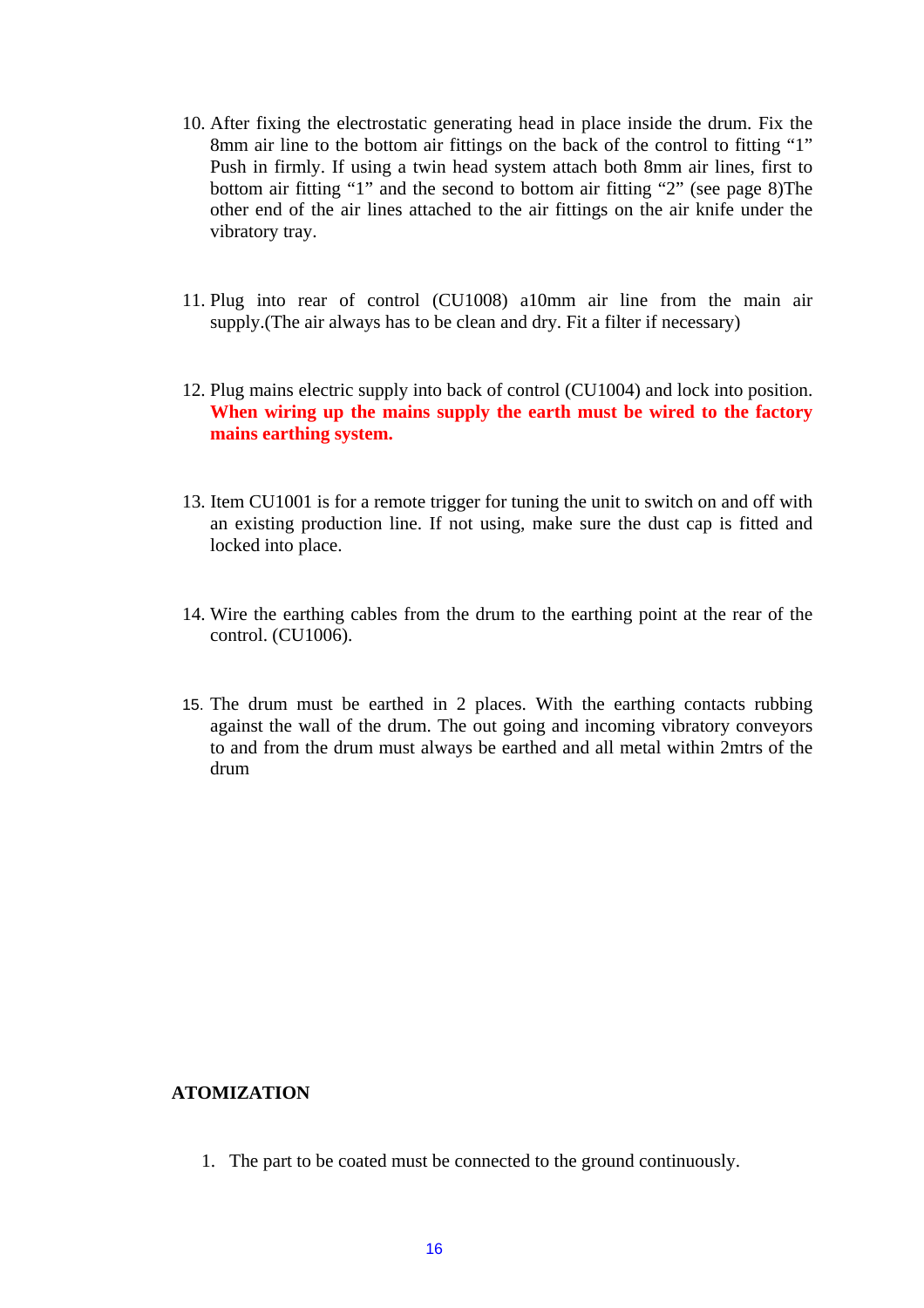- 2. Keep the air knive perfectly clean.
- 3. Do not use the equipment if there is an air leak in the hoses.
- 4. Be sure that the product does not come closer than 15 cm / 6" and no further than 45cm/18" from the spray head.
- 5. Before plugging in the power supply unit, be certain the electrostatic generating unit's air knive nozzel is installed correctly. The flat jet has to be horrizontal facing upwards to hit under the vibratory tray.

#### **SLURRY FLOW SYSTEM**

- **1.** Attach the slurry feed hose into the spray nozzle. (See page 13) (Make sure the hose is pressed fully home in the nozzle and the locking ring is pulled firmly into place)
- **2.** Position the spray head at about a 45 angle to the product
- **3.** The electrostatic generating head need not be moved for cleaning. The system is IP65
- 4. The system must be set-up to freely transport the slurry at the maximum line rate,i.e. set the air pressure at the electrode spray nozzle (0.25 - 2.0.bar) as if the plant is at maximum productio

## **START UP**

#### **ELECTROSTATIC CIRCUIT**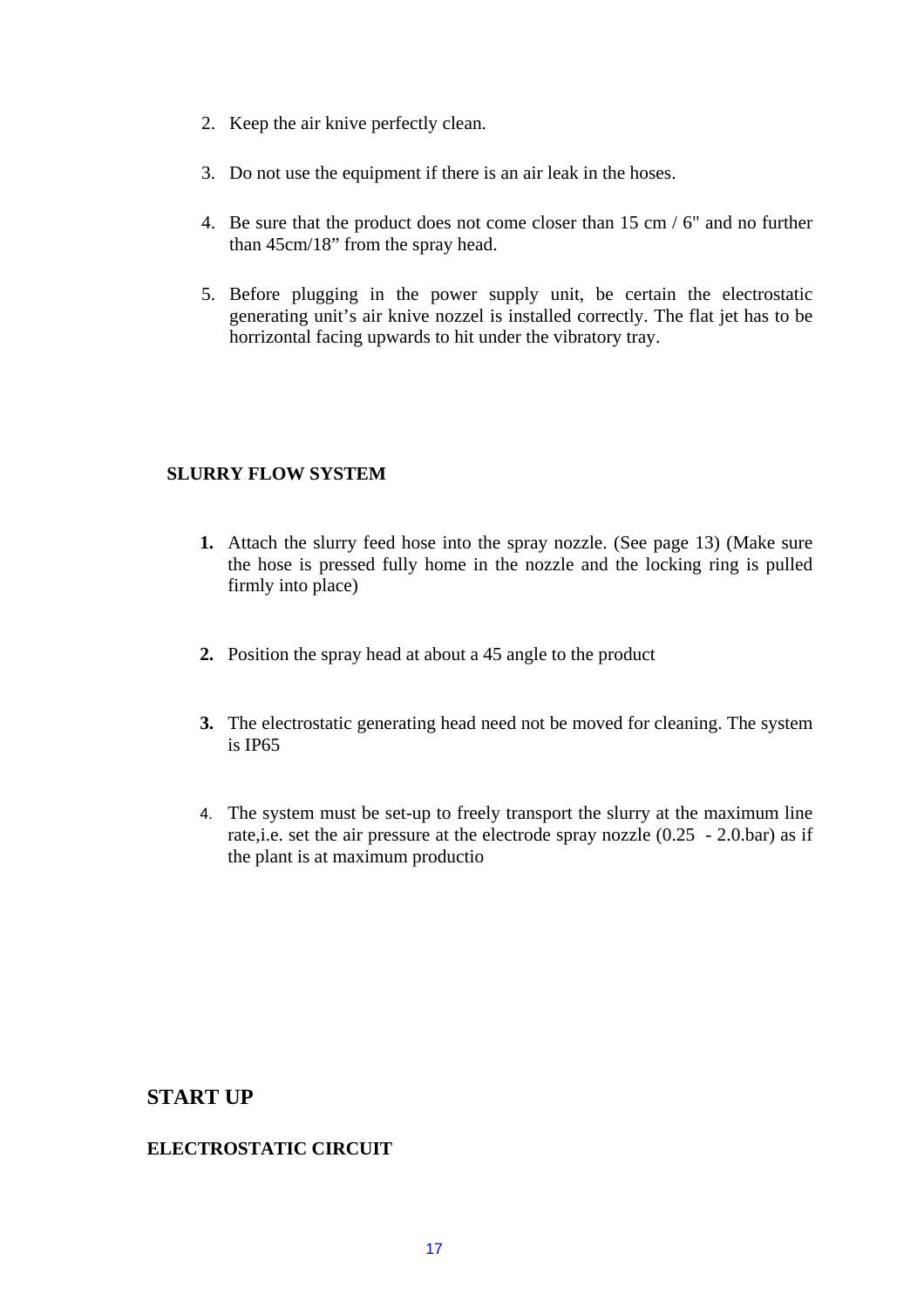- 1 Connect the SAS control to its power source
- 2 Supply the SAS control with clean dry compressed air minimum 4 bar / 58 psi)
- 3 Turn the power-supply ON/OFF switch to the ON position (CU1007)
- 4 The power supply emits a constant voltage at any given setting from 3,5 to 13 Vdc. This regulated voltage is transformed into high voltage within the generator barrel before being delivered to the spray head

#### **QUALITY ADJUSTMENT**

Adjust the spraying parameters ON THE FRONT OF THE CONTROL:

- Material flow rate Adjust by pressing + for more air and - for less air. Press set to lock into memory
- Electrostatic effect (High voltage is on green maximum Yellow light between 75-100%
- The air hoses and the generating head must remain dry.

**The electrostatic efficiency decreases quickly when spray head and hoses are dirty or damp, this will lead to poor quality finished product.** 

### **CLEANING METHOD**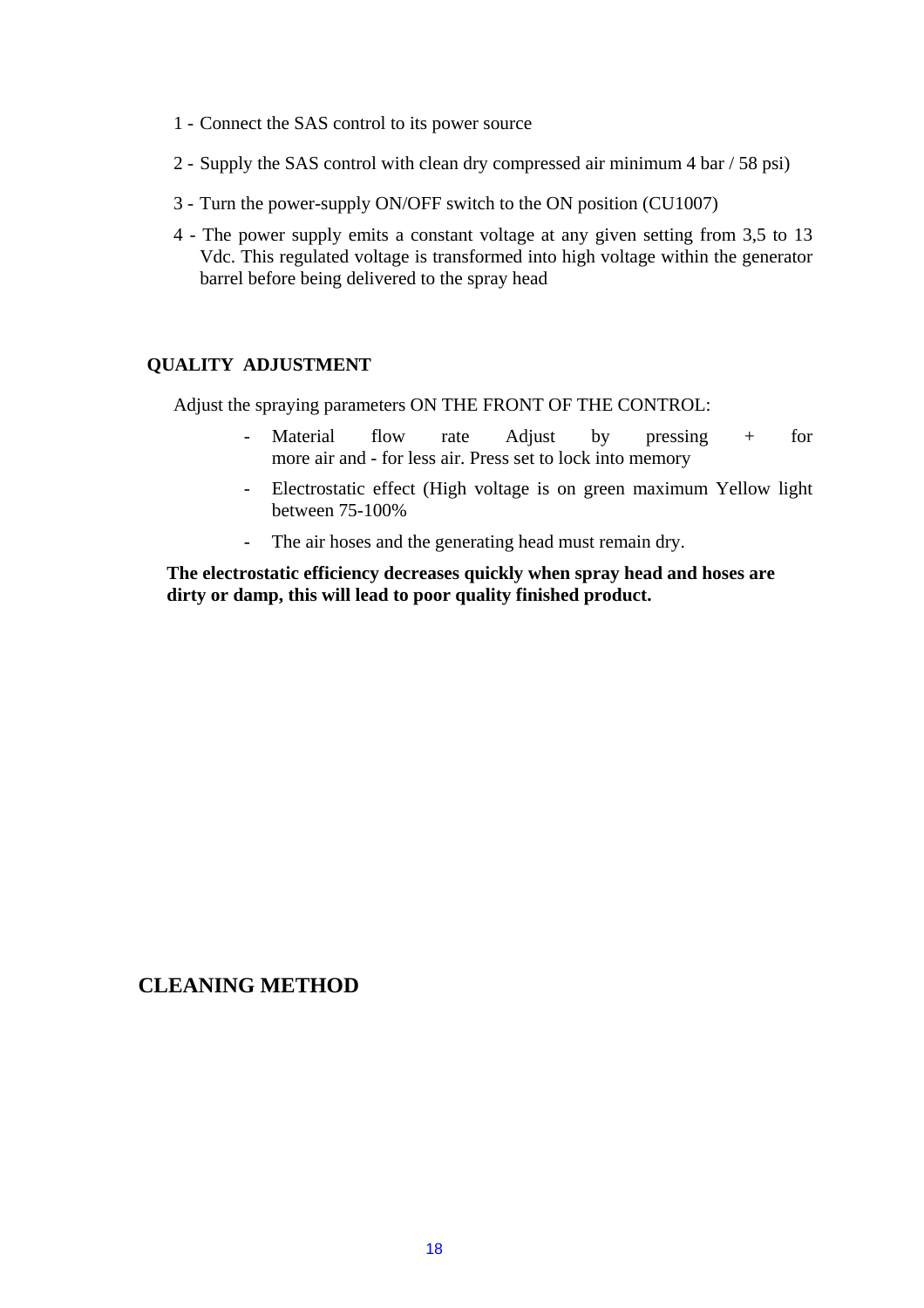**The ON/OFF switches on the power supply and to the spray head must be OFF before starting cleaning opération.** 

**Wait for 10 seconds before entering the spray area** 

**All metallic parts located within and around the spray head must be correctly connected to the ground. The floor must be electrically conductive and grounded.** 

**Only apply a moderate amount of cleaning solution onto a clean soft cloth or bristle brush to clean the spray head and hoses.** 

**Synthetic resins used in the fabrication of the electrostatic spray head can react with certain cleaning agents. Check with SAS .** 

**CAUTION : avoid using the most toxic cleaning agents. Do not use chlorinates.** 

**Dry the spray head carefully and thoroughly with air.**

#### **PROCEDURE**

1 - Turn the power supply ON/OFF switch to OFF position.

2 - Hose down the complete vibratory system in place (CIP). There is no need to remove the system for cleaning

3 - Wash thoroughly and dry completely with compressed air before commencing production. (**THIS IS VERY IMPORTANT IF THE UNIT IS NOT DRY IT CAN LEAD TO POWDER BUILD UP ON THE VIBRATOR)** 

**Warning : Never switch ON the Electric power supply unit during the washing and cleaning operation.** 

Before switching ON the electrostatic effect :

- Install the spray nozzle onto the spray head.
- Connect the flexible oil tube to the spray nozzel
- Connect the 8mm air line to the spray nozzle
- Check the spray nozzle is locked in with the locking ring

#### **SERVICING**

1 - The electric power supply must be interrupted before any cleaning operation **(power supply unit switched OFF).**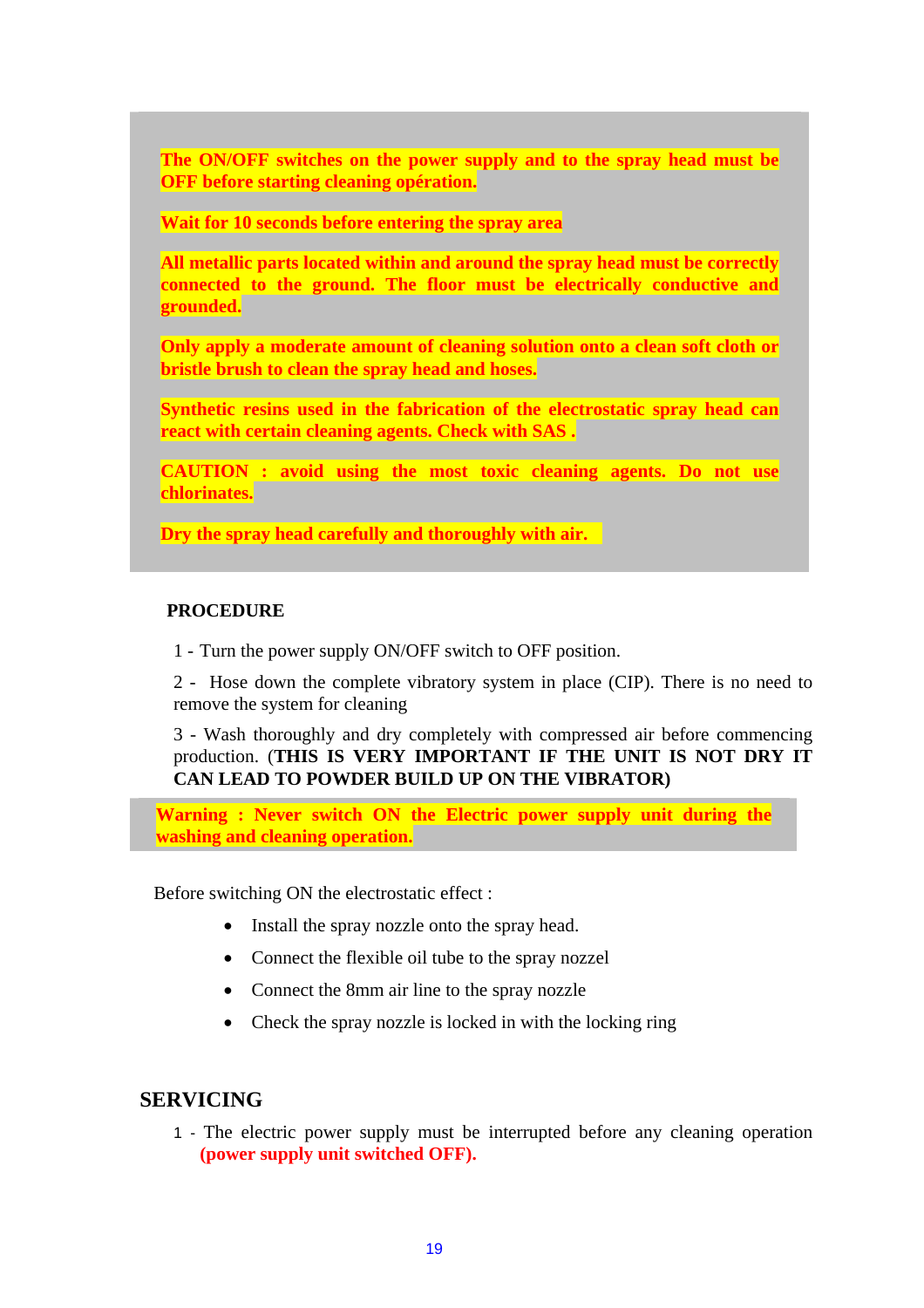- 2 When shutting off the voltage, **wait for some 10 seconds** so that the electric charge has time to reach the ground.
- 3 Do not soak or immerse the spray unit or any plastic parts in a solvent. This could result in damage and impair the safety circuits. If necessary, clean the plastic parts with a soft brush soaked in a soapy water solution after hosing down and then dry immediately.
- 4 **Before disconnecting hoses, ensure that the circuit is no longer pressurized, the air is turned off, and that the electric current is also switched off.**
- 5 After any repair prior to turning on the power supply
	- The air knive is correctly installed into the spray unit.
	- Re-connect the three pin plug and cable assembly to the power source.
	- Re-connect the ground wire to an earth connection.
	- Re-connect low voltage cable between SAS control and electrostatic generator head

## **EXTENDED SHUT DOWN PERIOD**

- 1. Turn the on/off switch on the power supply to the off position
- 2. Carry out a complete flushing of the system. Carefully clean the spray head with a solution soaked rag or bristle brush.
- 3. Dry the clean parts with compressed air. Be sure the air spray nozzle is clean.

**NEVER LEAVE ASSEMBLY AND SPRAY HEAD IMMERSED IN CLEANING SOLUTION. ALWAYS STORE IN A DRY PLACE. NEVER USE METAL TOOLS TO CLEAN THE SPRAY HEAD.**

## **DAILY CARE EXTENDED SHUT-DOWN PERIOD**

- 1. Spray heads are kept clean,
- 2. All hoses are not worn or crimped, all air and coating material connections are tight,
- 3. All electrical cables are not brocken or knotted
- 4. All earthing wires on the in/outgoing vibratory trays and the drum are connected correctly.

## **TROUBLE SHOOTING**

**Spitting Spray:** 

#### *1. Insufficient air pressure:*

- Turn up the air pressure
- Check hoses for leaks and tighten fittings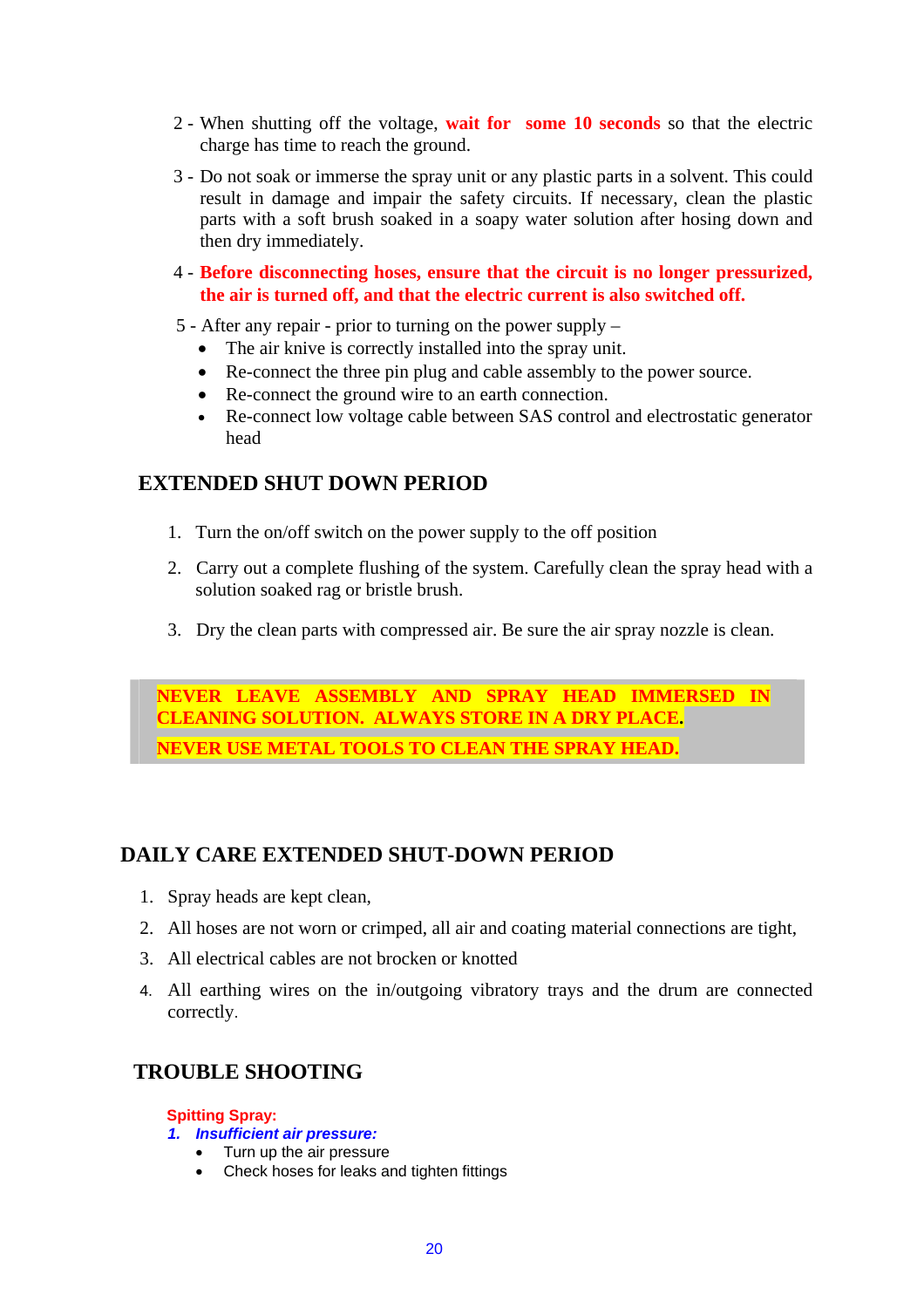#### *2 Slurry vat empty:*

- Fill the vat
- *3. Pump not working correctly* 
	- Engineers to check pump

#### **No slurry delivery:**

- *1. Hose from pump to spray head blocked:* 
	- Re-place the hose
- *2. Pump not working:* 
	- Turn on the pump<br>• Engineers to chec
	- Engineers to check pump
- *3. Pinched or restricted slurry hose lines:* 
	- Check and replace if necessary
- *4. No slurry in the vat* 
	- Fill the vat with slurry mix

#### **Poor atomisation of slurry:**

- *1. Air nozzle obstructed or worn down:*
- Clean nozzle or replace with new
- *2. Low air pressure:* 
	- Increase air pressure

#### **Slurry spraying, poor adhesion to product:**

- *1. Voltage output too low:*
- Adjust the spray head further away from the product
- *2. Earthing not correct:* 
	- Re-set the earth wiring and contacts
- *3. Spice not suitable for electrostatic application:* 
	- Contact spice supplier
- *4. Spice particles too large:*
- Contact spice supplier
- *5. Electrostatics turned off:* 
	- Turn on electrostatics at the control
- *6. The low voltage cable not connected or is damaged* 
	- Replace cable if needed. (This cable must be supplied by SAS)

#### **Partial or missed coating of product:**

- *1. Slurry spray head incorrectly positioned in the drum:*
- Set to correct position about 45<sup>°</sup> angle facing the tumbling product
- *2. Insufficient slurry output:* 
	- Increase slurry pump output
	- Re-fill slurry Vat
- *3. Flavouring drum speed:* 
	- Increase or decrease drum speed
	- Raise or lower drum angle

#### **Misting in the air:**

- *1. Electrostatics are not turned on:* 
	- Turn on at the control
- *2. The low voltage cable not connected or is damaged:* 
	- Replace cable if needed. (This cable must be supplied by SAS)
- *3. Earthing not correct:*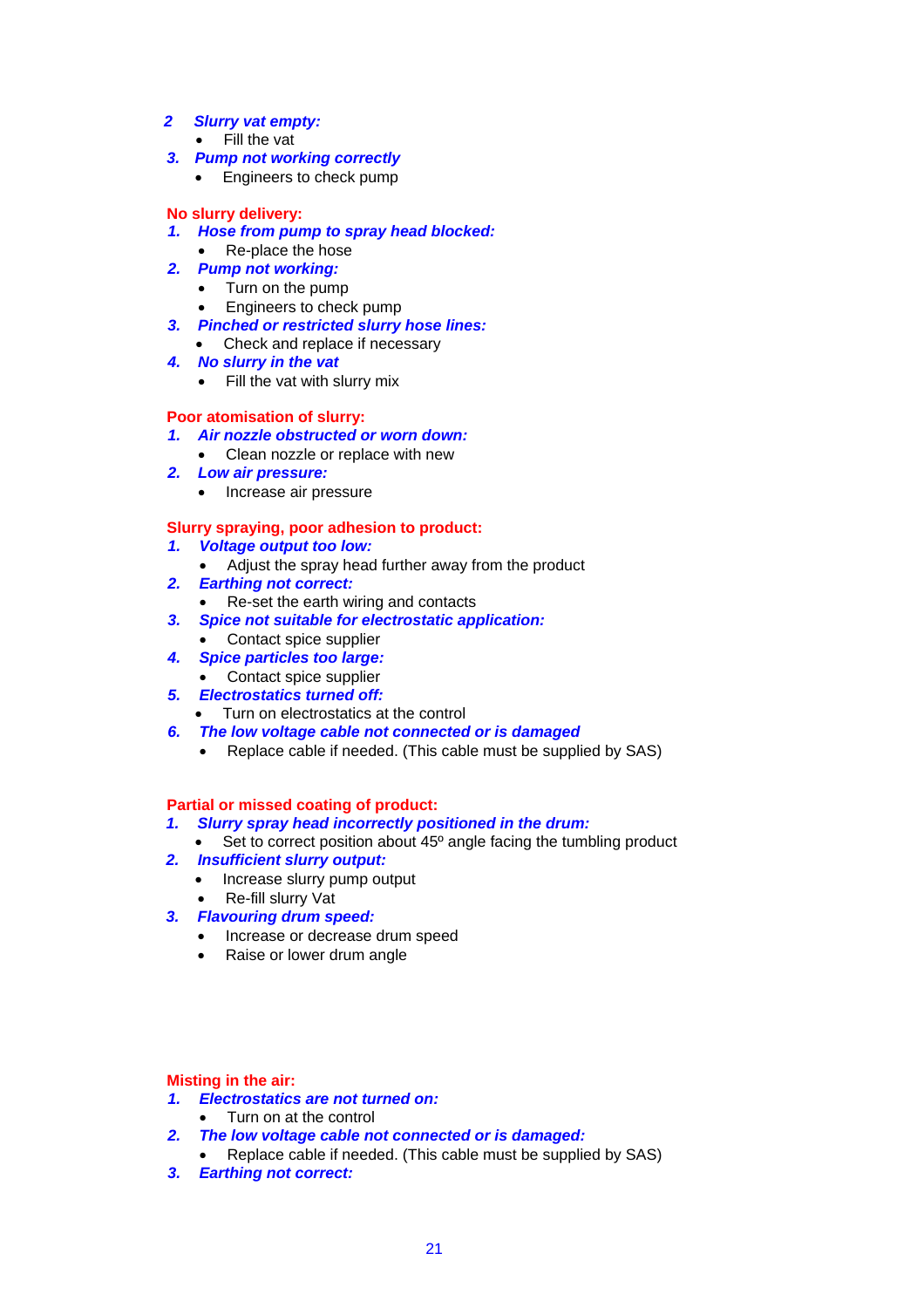- Re-set the earth wiring and contacts
- *4. Air pressure too high:* 
	- Turn down the pressure at the control

#### **Slurry leaking from the back of the spray head**

- *1. Slurry tube not fitted correctly:*
	- Re-insert slurry tube into spray head, making sure the tube is pushed in all the way and the locking ring is pulled up to its locking position. (Page 13 Item 5)

#### **Operators are getting electric shocks:**

- *1. Earthing not connected:*
- Re-set the earth wiring and contacts.
- *2. Operator not wearing conductive clothing;* 
	- Purchase conductive foot gear, or conductive operator earthing straps

#### **Electric shocks from the intake and exit vibratory conveyors:**

- *1*. *No earthing on the vibratory trays:*
	- Fit earthing straps to both conveyors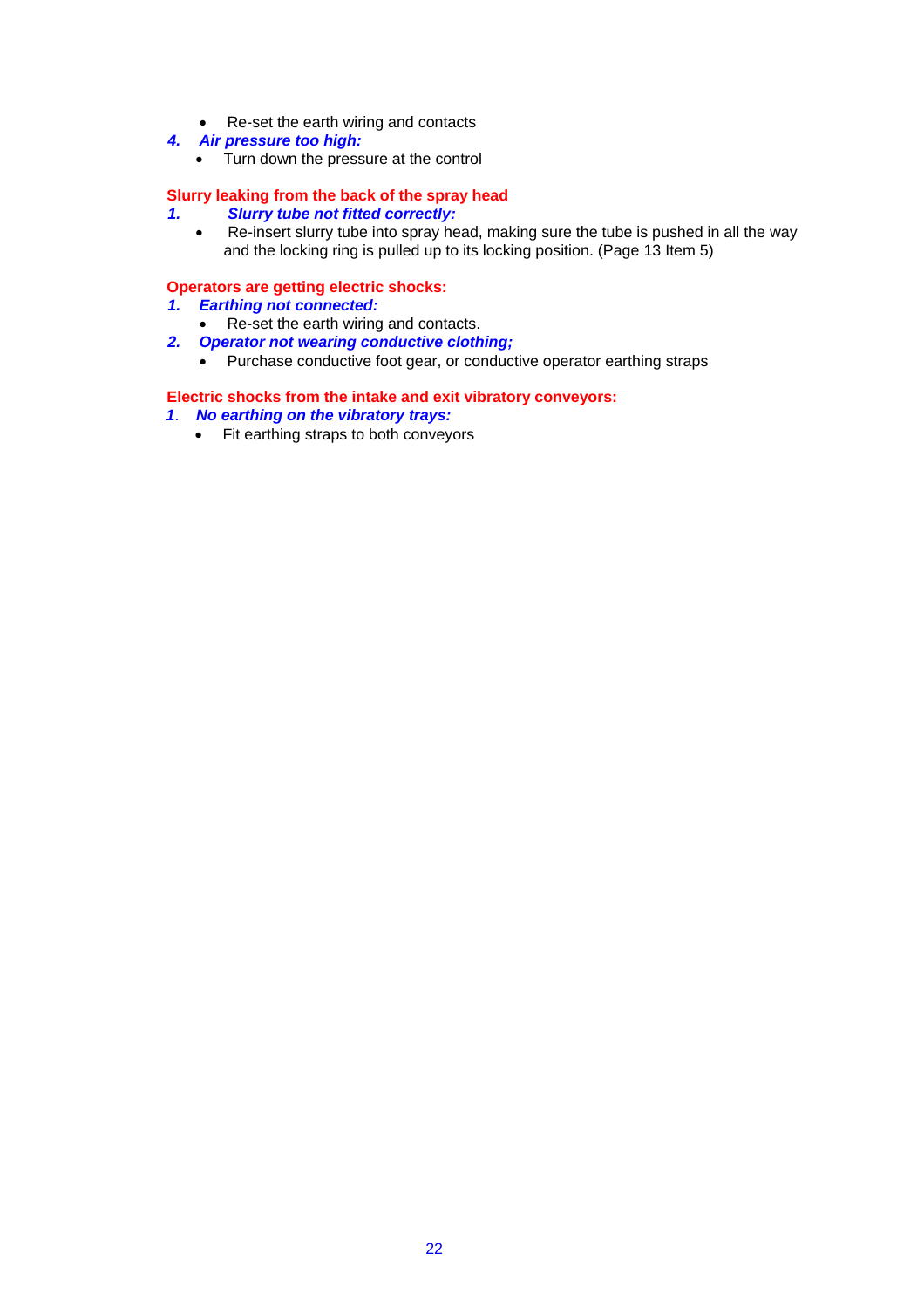

## **STATIC ELECTRICITY TESTER. (S.E.T.)**

Instructions:

Always "self test" the tester (S.E.T) before you start. Do this by touching both ends simultaneously. The red light should illuminate indicating that the S.E.T. is functioning correctly.

Electrostatic test.

Turn on the electrostatic generating head.

Hold the S.E.T. with the screwdriver tip between the fingers. With the handle end pointing towards the generating head, about 1mtr. Away, move towards the electrode at the end of the electrostatic generator and you should see a strong red light illuminate, being at it strongest when you are within 400-500mm from the electrode.

**Always make sure you are holding onto an earthing point when doing this test, or you are wearing conductive shoes.** 

If no red light appears refer to the main manual under Fault Finding: